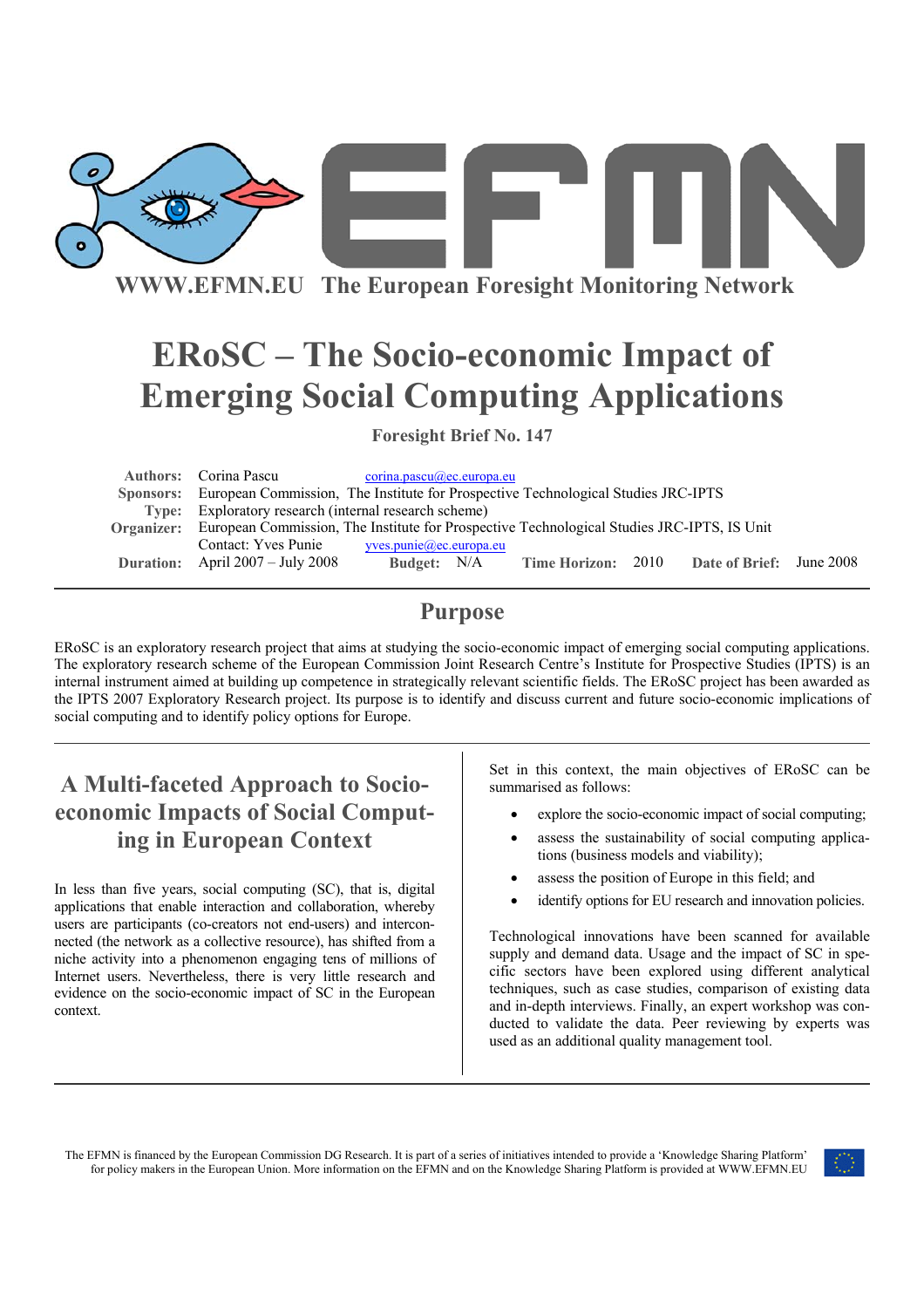### **Measuring and Analysing Social Computing**

#### Social Computing is entering into a new stage of development. Blogging, photo- and video-sharing, social networking and social gaming have been adopted by some half of Internet users worldwide (around 25% in Europe), and high levels of growth in Europe have been reported in areas like blogging or online video. New social platforms are emerging that enable people to create more and richer content, which in turn generates network effects.



Social computing activates new market segments, for instance women or 'silver surfers' (people aged 55 or older).





#### **Source: EIIA Mediascope Europe 'Silver Surfers' report 2007**

People interplay with technology in many different ways. The majority of users tend to be 'free riders', that is, using SC content created by a 'thin' layer of core users (the 'creators'). In Europe, roughly a third of Internet users also make use of SC contents, 10% provide feedback, 10% share contents, and only around 3% are those 'creators'. Moreover, the intensity of use of SC applications is very diverse, for instance, people can be at the same time 'creators' and 'free riders'.

### **Mobile – the 'Next Frontier'?**

A lot of innovation is taking place around mobile social computing. Mobile social computing, however, does not mirror the user participation of desktop-based social computing. Only a small user base has so far adopted mobile social computing, though there is evidence of growth. In the EU (selected countries), almost a third of mobile subscribers upload videos or photos on video/photo-sharing sites, with only 2.6 % accessing a social network via their mobile phones and 5.5 % watching video online. Teens are the most active users of mobile social computing.



**Source: M:Metrics 2008**

### **The 'Tag Cloud' of Social Impacts of Social Computing**

Social computing allows for more room for personal and social creativity, and it is a new means to develop and construct personal identities. Moreover, identity is now transformed by technology.

The 'always–on' trend raises concerns about this new form of dependency, where people need to first communicate with others to feel their own feelings. The networks of virtual 'friends' becomes as significant as 'real' life ones, evolving into new forms of social capital that is, social computing will encourage social networks that are well connected (bonding social capital) rather than bridge between different networks (bridging social capital). The proximity of celebrity condition gets closer ('my 15-minutes of fame').

Social computing allows for enhanced social participation, for instance in politics, and better informed citizens for different roles in society, such as as a voter, learner, patient or consumer.

The EFMN is financed by the European Commission DG Research. It is part of a series of initiatives intended to provide a 'Knowledge Sharing Platform' for policy makers in the European Union. More information on the EFMN and on the Knowledge Sharing Platform is provided at WWW.EFMN.EU